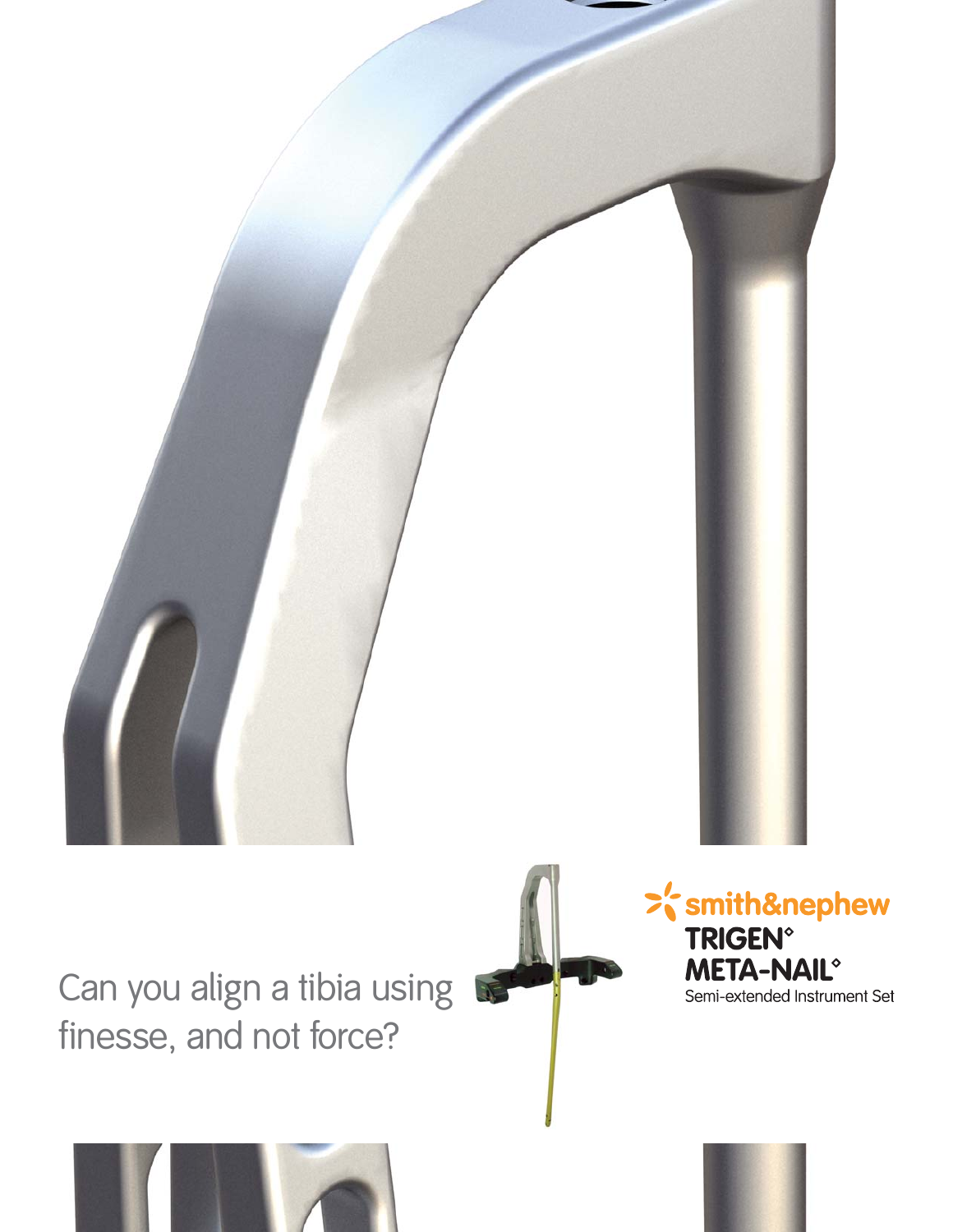Through constant innovation, Smith & Nephew is the **first company to fully support** an alternative technique to the standard nailing of tibia fractures.



Easier alignment Simplified procedure Enhanced fixation

The new TRIGEN<sup>®</sup> Semi-extended Instrumentation facilitates intramedullary nailing procedures of the tibia with less flexion of the knee joint. Reduced flexion leads to less pull from the quadriceps mechanism, helping to avoid fracture malreductions and misalignment.

The semi-extended technique offers easier reductions, easier imaging and less angulation of the proximal segment while offering the enhanced, multiplanar fixation synonymous with the META-NAIL<sup>®</sup> Tibial Nailing System.

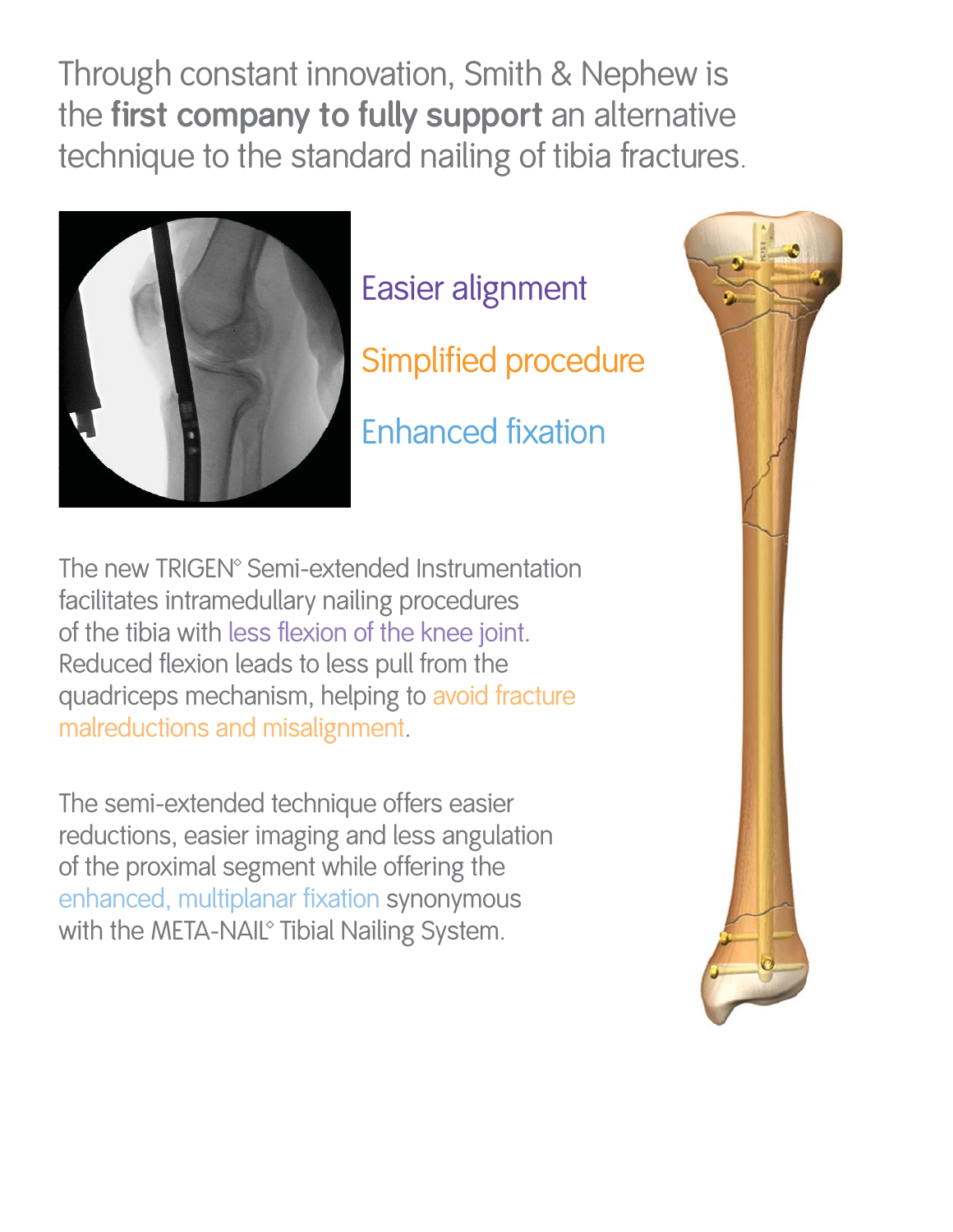

of proximal tibia fractures 58% of proximal tibia fractures<br>58% were malaligned (>5° angulation) 133 tibia nailing cases showed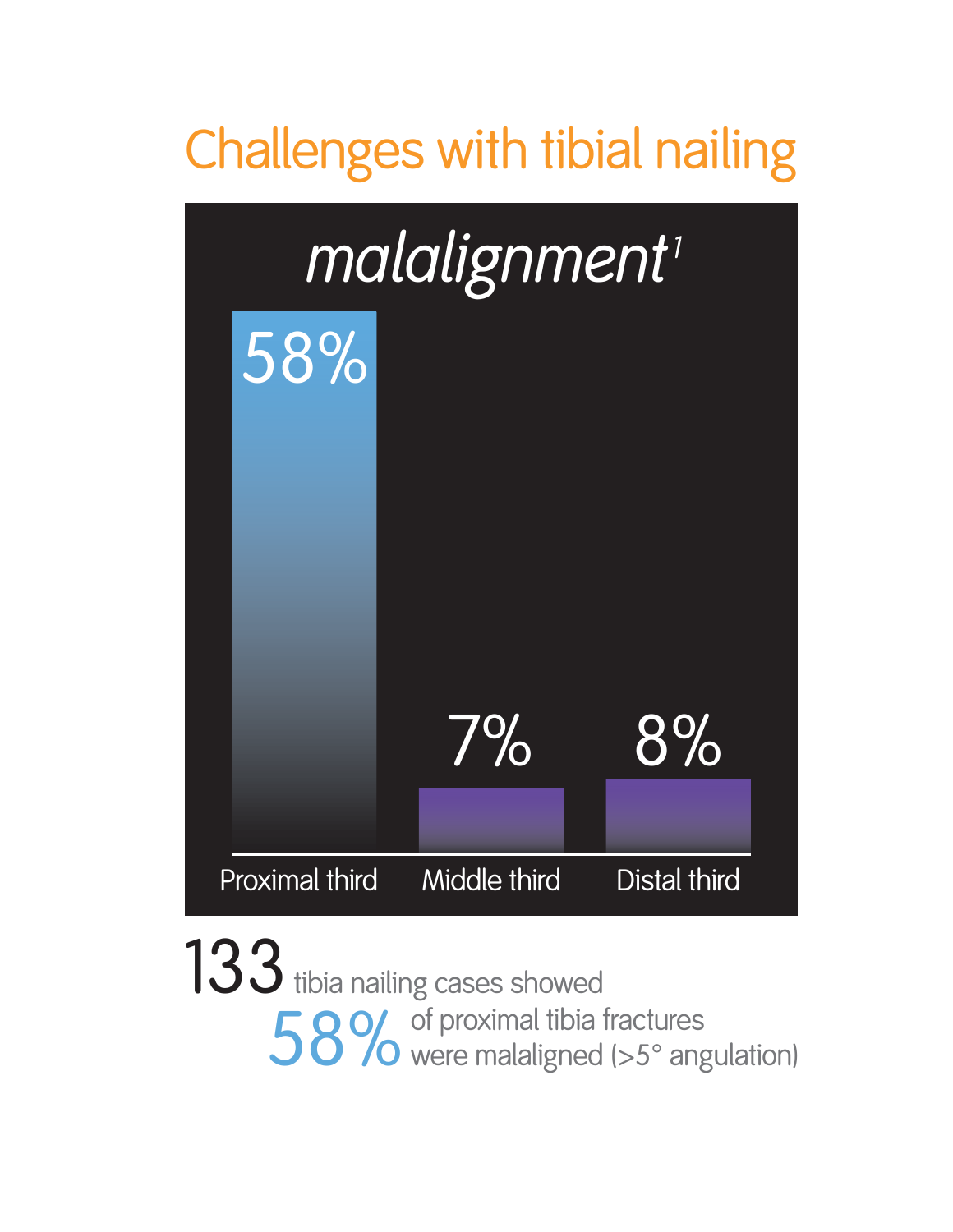## Easier alignment



Stresses from angle of flexion in traditional technique Reducer used in extended position allows

When dealing with proximal tibia fractures, a common issue is forced angulation. The semi-extended position allows for **neutralization of the pulling forces of the quadriceps tendon**. 2

Without these pulling forces the fracture **naturally reduces**, leading to **less malalignment**.



for easier control of the distal fragment.

## Simplified procedure

**C-Arm use becomes easier** for M/L & A/P views due to leg position.

Leg positioning does not need to change for freehand distal locking.

**Reaming and guide wire placement are easier** since they do not have to be raised in the air over the hyper-flexed knee.

There is no need for triangles or other aids to force the position of the leg. In the semi-extended position **only bumps are needed for the procedure**.

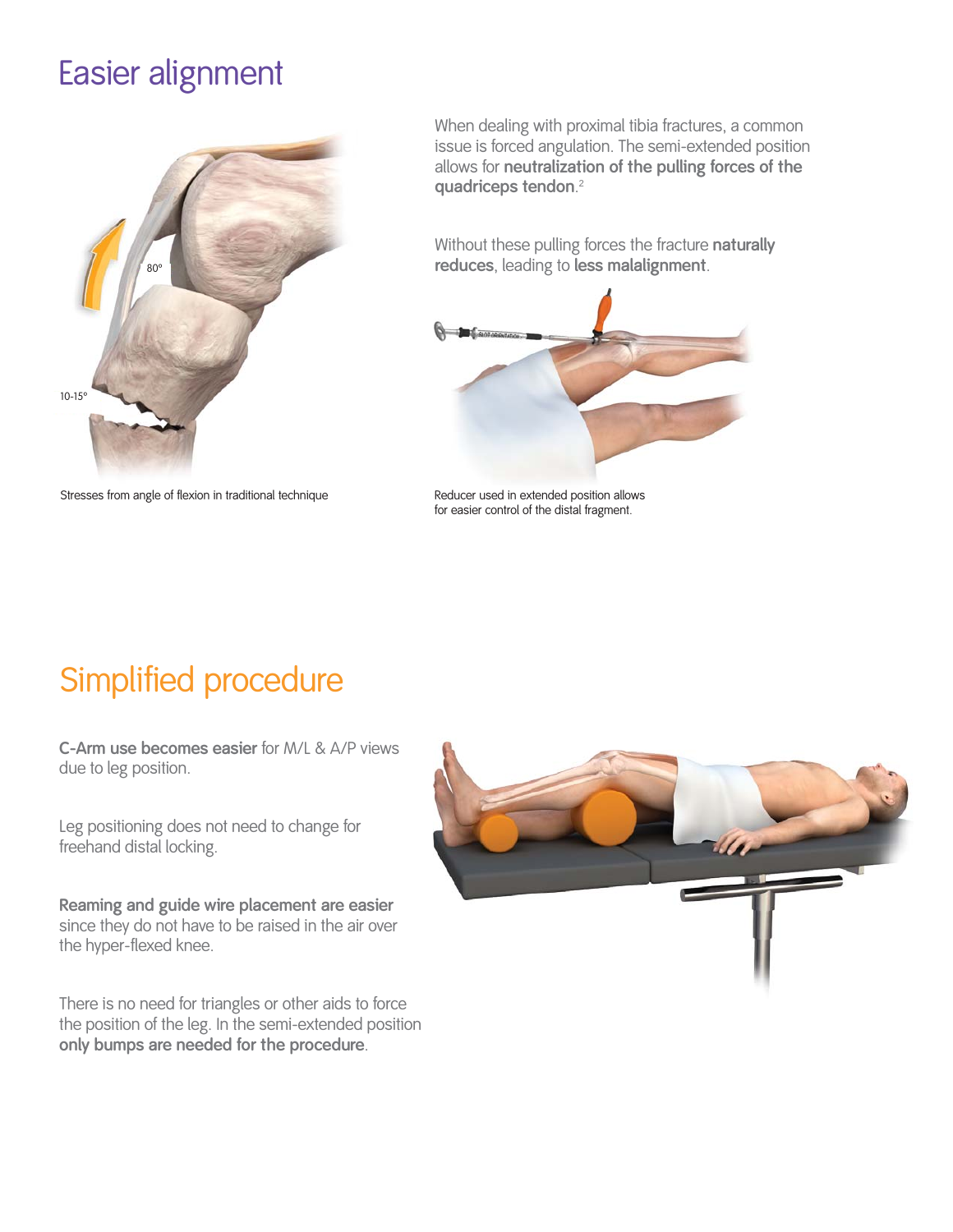## Enhanced fixation – Proven META-NAIL<sup>®</sup> technology

The Semi-extended Instrumentation still utilizes all the benefits of the TRIGEN<sup>®</sup> META-NAIL System.

Tissue protecting instruments built specifically for this approach allow surgeons to operate in the joint space with confidence and accuracy.

The **multiplanar screw configuration** of the META-NAIL Tibial Nail continues to offer a **stable, locked construct**.



With the semi-extended instruments, the surgeon is still **able to use the blocking screw attachments** to create an artificial diaphyseal canal and **help prevent nail translation** as the patient begins to move and weight bear.



Adjustable cartridge allows canal to be lengthened

**back out and nail translation**.

The threaded holes and polyethylene bushing **enhance screw fixation** and help **prevent screw** 

As the proximal screw is moved down the dynamization slot through the guide, the distal segment of the tibia is pulled up to reduce the fracture.



The META-NAIL system allows for up to 7mm of compression while keeping the guide attached. This leads to **more control of the reduction and easier, reproducible outcomes**.

The META-NAIL Tibial Nail continues to offer the highest proximal bend on the market, allowing for easier insertion into the canal space with less risk of dislocation.